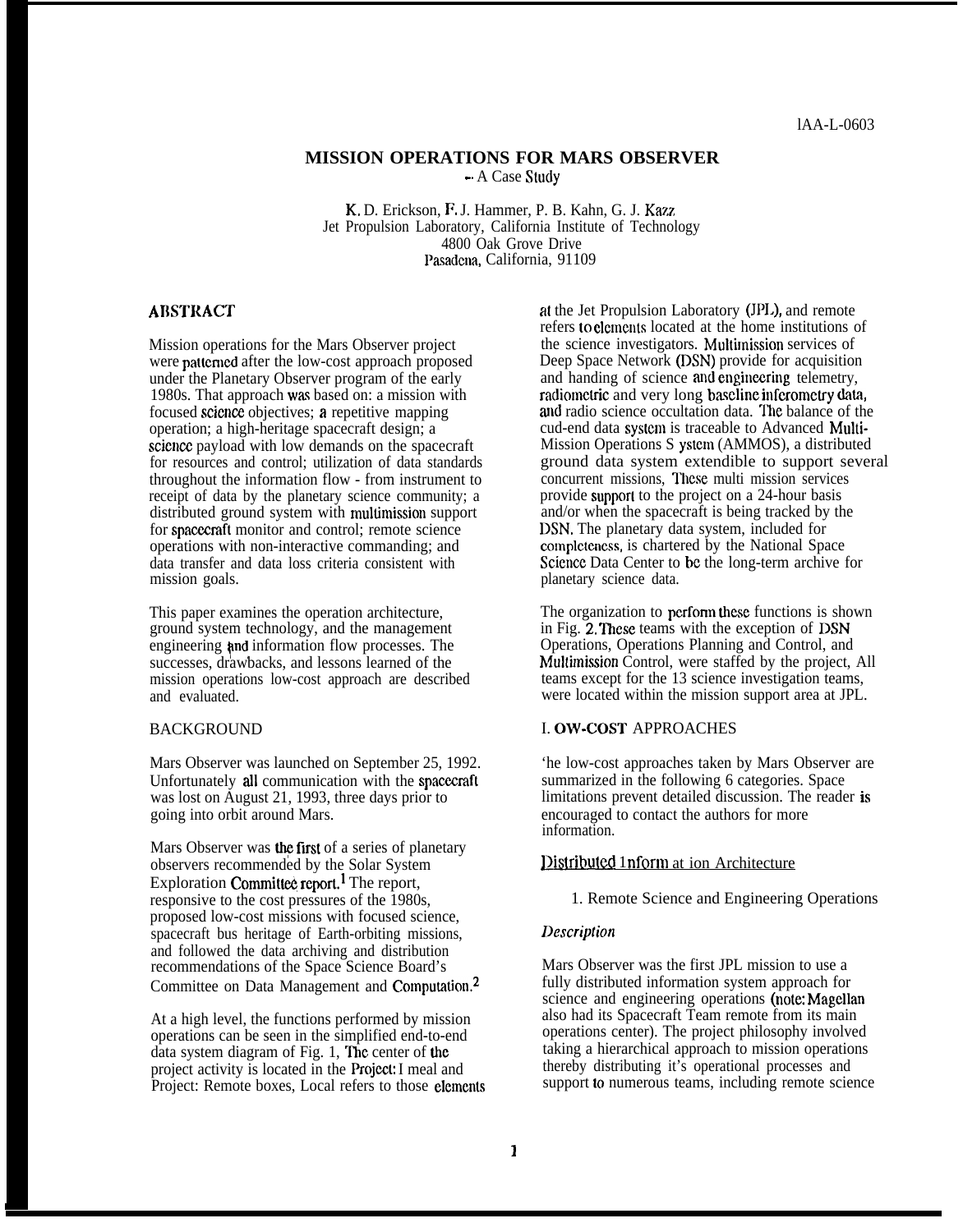

Fig. 1 End-to-end Data System

teams. The science and engineering teams further distributed the operational functions of their particular system to a variety of subsystem components Whin their own internal organization.

Some of the principles driving distributed operations were to place technical responsibility in the hands of those with the most expertise. In addition, client-. server architecture designs and increasing processing power have revolutionized data processing roles and made distribution of many tasks possible and desirable. This is due to the decreasing cost of computational power, the widespread use of communications infrastructures such as local and wide area networks, availability of commercial communications standards, financial constraints to keep staffing levels **down** and utilization of database technology.

## **Expected Advantage**

'his concept takes advantage of local expertise without the expense of transferring that knowledgebase to **JPL** for the life of the mission. It allows the developers of a subsystem to provide the operational support and expertise required after development has been completed. Any translation of technical expertise to another implementing or operating agency will raise costs and reduce flexibility.

One benefit of a distributed operations system is that it provides for faster science team response to changing instrument conditions. By providing the capability for the remote teams to monitor their instrument parameters in near red-time, engineering analysis and response times are reduced. The data are provided to those with the most expertise and knowledge of the instrument without incurring significant time delays that would otherwise be imposed in a more centralized system,

The overall effects of these trends were to functionally distribute system processes within the project where they made the most sense. The goal of this distributed approach was to setup a **process** that creates a satisfactory product in a minimum number of steps as opposed to a process that reshapes a product via rework into one that is ultimately satisfactory.

# **Result**

The resultant system provided the flexibility and expertise as envisioned. Utilization of networking and electronic communications tools facilitated mission operations in an expedient manner given the geographic distribution of the project teams. It also achieved lower operating costs and improved productivity by not requiring investigators or their designates to be collocated at JPL.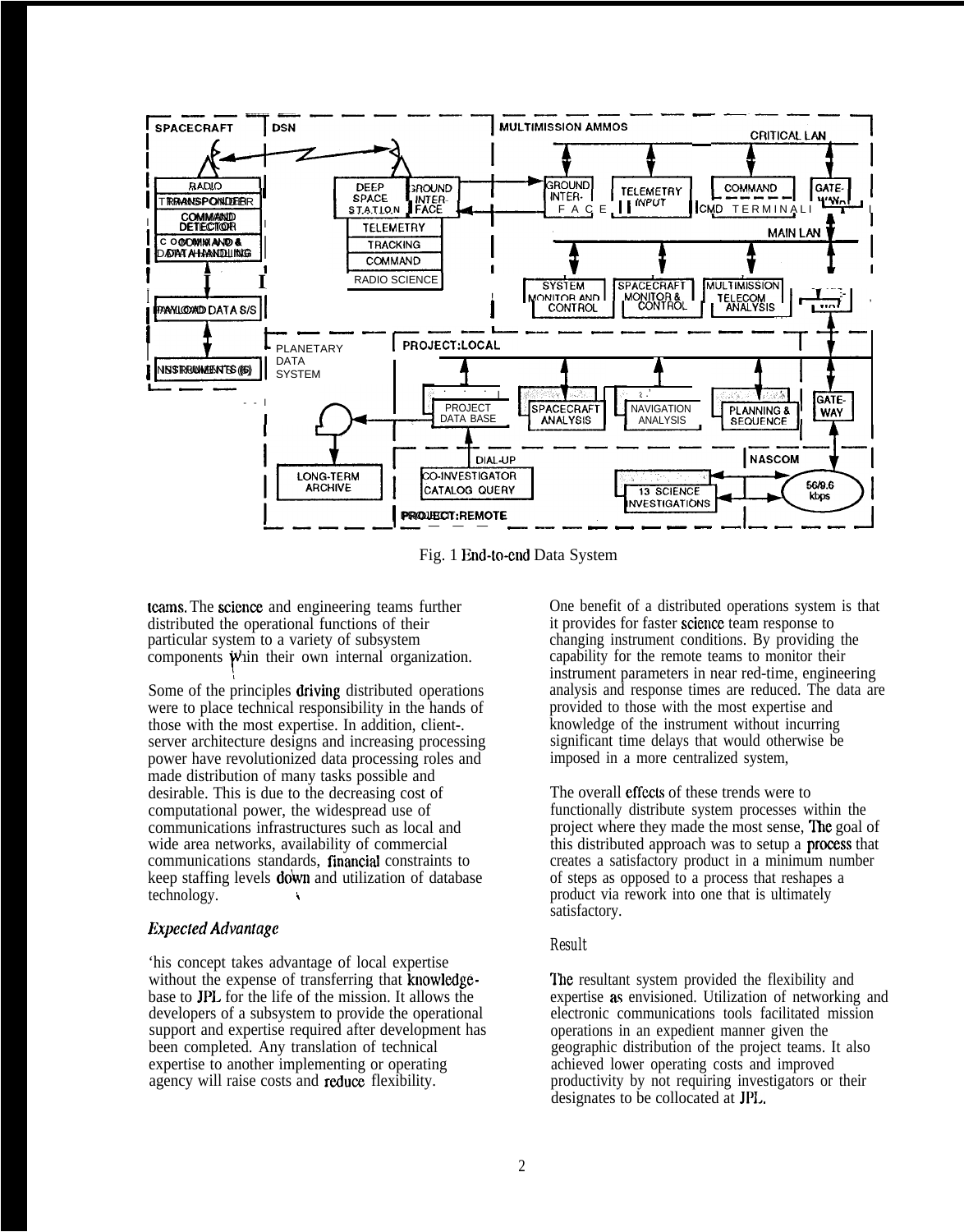2. Science Operations and Planning Computer  $(SoPC)$ 

### Description

The fundamental concept of the SOPC is that for a multi-year long mission in an era of widespread computing, the scientists are able to conduct most projwt-related science instrument operations from their home institutions via networked connections to a project information system.

Since the Principal Investigator or Team Leader is responsible for overall instrument operation, it was thought that providing a workstation with a suite of standard capabilities would be of assistance to him, The primary functions of the SOPC workstation include planning, sequence design and integration, retrieval of data packets and associated ancillary data from the project database and transfer of reduced

data products. Although not a primary function of the SOPC, an investigation may perform science data processing on it.

# **Expected Advantage**

Providing the same platform and tools to all investigators would reduce or eliminate customized developments. It would also make for a more efficient operation, and case of anomal y investigation.

#### **Result**

The SOPCs provided the capabilities and support envisioned, Some investigators used the SOPC to its fullest and planned to perform analysis tasks on it whereas others limited it to interfacing with its own host computers.



Fig. 2 Mission Operations Organization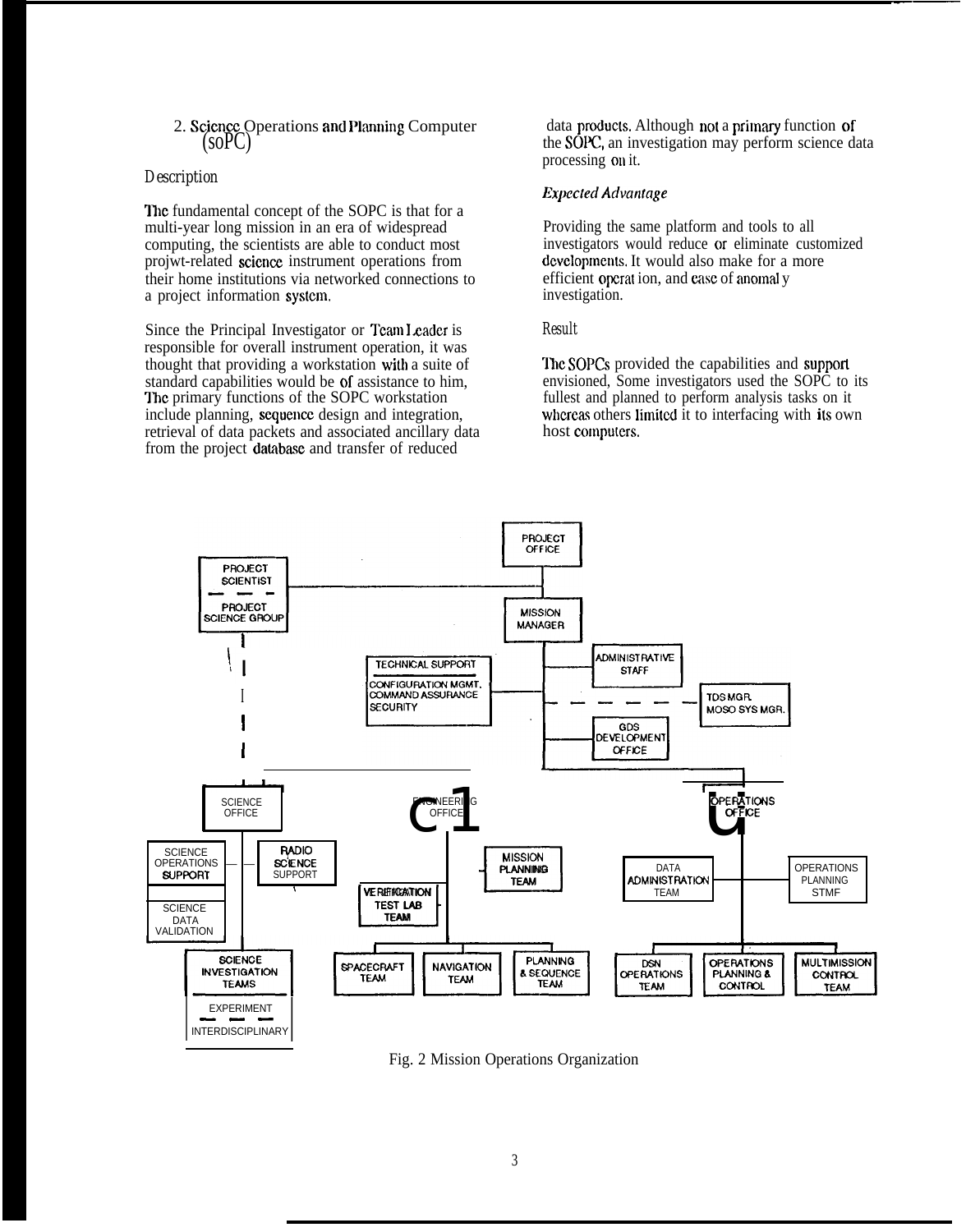# *3. Project* Data Base

## *Description*

To facilitate the distributed operation, the projccl provided a data base i.e., PDB. The purpose of the PDB was to provide a central repository to hold and provide access to all project data i.e., planning, acquired, processed, and ancillary.

# *Expected Advantage*

'lhc primary operational advantage was the central point for interchange of information, Administering onc data base rather than several, possibly uncontrolled ones, was simpler, Also interface' formats could more easily bc established and maintained.

# *Result*

The PDB had its growing pains. The volume of information constant] y increased to the point where the performance was far below its intended level. Changes made during cruise corrected the problcm and performance tests confirmed the PDB would adequately support the mapping phase loads.

# **Multimission Support**

Experience from previous flight projects suggested that project ad JPL costs could be reduced, overall, by using a ore set of multimission capabilities and services.

# *Description*

Mars Observer used multimission components and services provided by:

- Deep Space Network
- Advance Multi-Mission Operations System
- Multimission Navigation Organization

The multimission components included a PDB, adaptable sequence software, telecommunications performance software, science and engineering workstations, data network, and multimission navigation facility and software.

Tbc multimission services included telemetry, tracking, radio science, command, data systcm operations, and Muhimissiou Control Team.

The project adapted some of the multimission components principally in command and telemetry formats, sequence software, science and engineering workstation integrated environment, and navigation software.

The project augmented the above capabilities with spacecraft anal ysis software, commercial software, spacecraft, sequence and navigation teams, and instrumcn[-specific and investigator-supplied components and services for instrument operations and scicncc analysis,

# *Expected Advantage*

Project dcvclopmcnt and operations costs would reduced by using the multimission capabilities and services respectively.

## *Result*

Mars observer was the first to use the full set of the multimission capabilities. Multimission capabilities (including project adaptations) and services were available, as needed, for training and flight support.

Project development costs relating to multimission development, were somewhat higher than anticipated. Also, changes to multimissiou capabilities during flight, were more difficult and intrusive than anticipated.

The cost advantage of using multimission components and services far outweighed the project cost to develop, test and opcmtc a similar system,

# **CCSDS Data Standards**

The project utilized the recommendation of the Consultative Committee for Space Data Systems (CCSDS) for packet telemetry,<sup>3</sup> telemetry channel coding,  $\frac{4}{3}$  and standard data format unit,  $\frac{5}{3}$  for data distribution as a cost savings strategy. These recommendations allowed the project to remain flexible to instrument change, plug into multimission downlink capabilities, and implement the distributed science operations approach. For command, the project chose to remain with the existing NASA planetary standard since the CCSDS telecommand standard was only in its conceptual stage.

1. Packet Telemetry

# *Ikscriplion*

Packet telemetry, along with the distributed character of the flight data system and the capability to buffer science measurements, effectively eliminates the coupling between the data rate of each instrument's opcra[ing modes and the output data rate of the data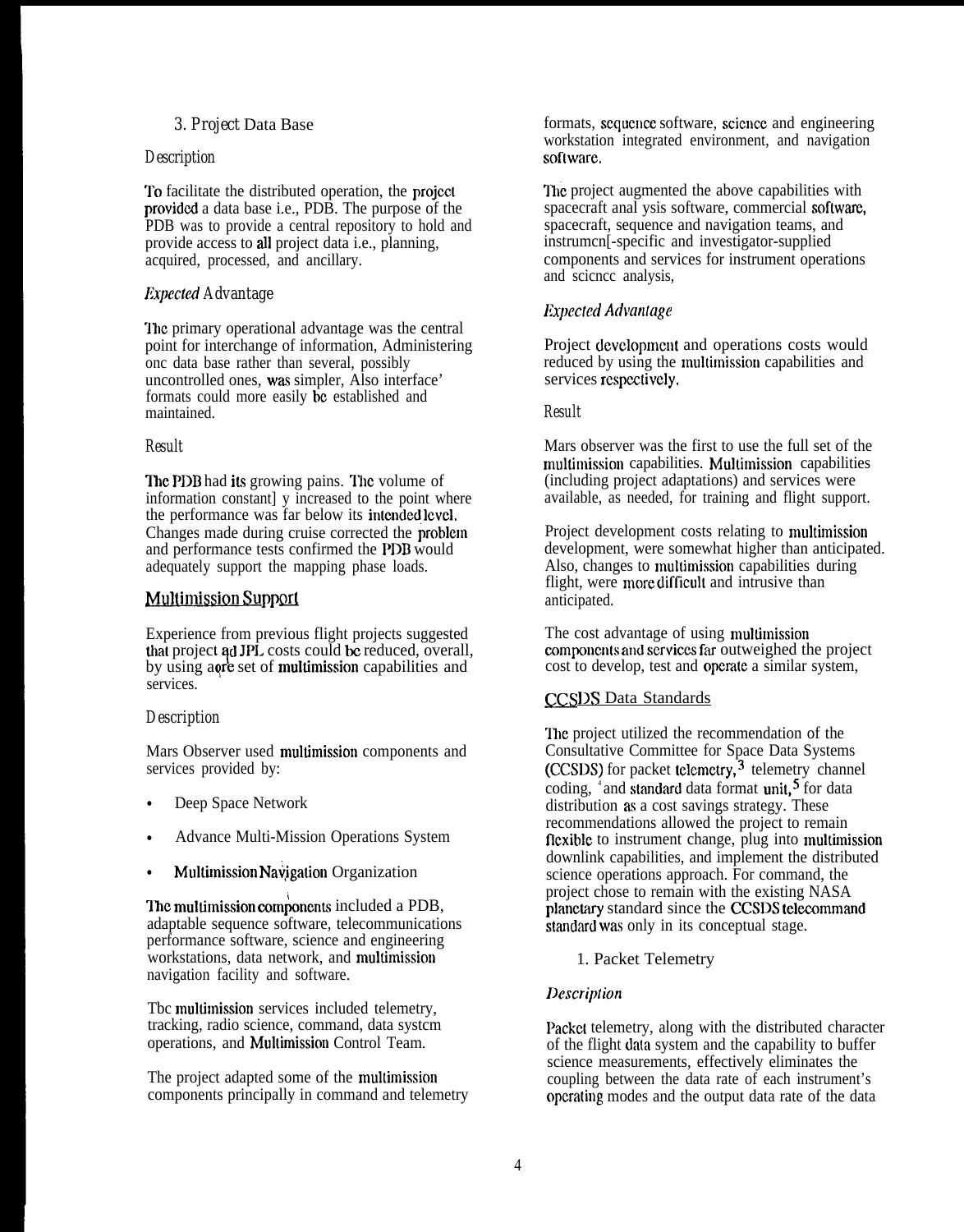handling subsystem. The data handling system collected data based upon a programmable but deterministic collection table. The instrument could choose to provide data when polled or allow the data handling system to create a dummy packet for it.

### *ExpcctcdAdvantage*

The DSN and AMMOS base their core telemetry processing functions upon the CCSDS  $r_{\rm c}$  recommendations.  $3.4$ , Missions which utilize these core capabilities enjoy the advantage of essentially a "free scrvicc. "

Mission operations would have flexibility in adapting to changes made in the flight data system instrument complement, data modes and rates.

Invcsligator teams would have flexibility to vary their instrument data rate to meet observational needs.

Less resources would be required for specification, implementation and testing.

### *RrwlI*

Relatively late in the project development, an instrument was deleted. Its bandwidth was reallocated to the remaining payload with minimal impact to the instruments and mission operations.

Still later in **development**, a new **packet** type was<br>added by the **cam**era. This was to accommodate the<br>instruments ability to canture two distinct data instruments ability to capture two distinct data streams simultaneously, one for real-time downlink, the other for the **recorded** stream. This change was accommodated quickly by means of simple table changes to the flight and ground software.

One of the key characteristics of the project's science approach was the decentralization of science operations. The self-descriptiveness inherent in packet telemetry was the key ingredient in facilitating instrument packet routing, processing, and testing.

Being the initial packet itclemetry mission at JPL, the project invested more resources in specifying, developing, and testing ground telemetry processing software than expected.

\

### 2. Channel Coding

## *Description*

Mars Observer utilized a concatenated coding scheme with a rate  $1/2$ , constraint length 7 convolutional code, and two independent outer coding techniques with totally different operating characteristics:  $\overline{1}$ ) the

engineering only CCITT error detection code; and 2) the science and cnginccring R-S (250,218) error correction code. Spacecraft development costs prohibited R-S encoding both streams.

## *fixpected Advantage*

The concatenated code provides high data integrity especially important for instruments utilizing adaptive compression,

The decoding process returns essentially perfect or no data to the end user. The undetected frame error rate, given correct frame synchronization is less than  $10'12$ frames.

Costly post decoding correction algorithms critical to adaptive telemetry can be eliminated,

Errors detected in the downlink are extremely likely to be real and not channel errors, his feature allows for cleaner diagnosis of spacecraft induced errors.

### *Resuh*

The R-S encoded telemetry processed and returned to the principal investigators during cruise was error free. Comprehensive error statistics for the CCITf encoded telemetry is not available,

Ground telemetry corruption affecting the individual instruments distribution of data loss was unexpected. (See Lessons Lcarucd). Corrupted telemetry in the ground processing chain was identified by comparing prc and post R-S dccodcd output.

Key field correction algorithms of engineering only tclcmctry wem not implemented by the project. However the decision whether to process enginecring data detected to be in error ("suspect data") was up to mission operations based upon the data criticality. Two problems arose from this processing approach:  $1$ ) suspect data was routinely screened and for most of cruise statistical analysis was not performed on it; 2) the traditional methods of storing and displaying suspect data was problematic and required uncxpected operational workarounds.

3. Standard Formatted Data Unit

## *Description*

The Standard Formatted Data Unit (SFDU) provides standardized techniques for the automated packaging and interpretation of data products. A characteristic of the SFDU is that it provides for self-identification, packaging, and registration of data products in order to facilitate data interchange from multiple sources.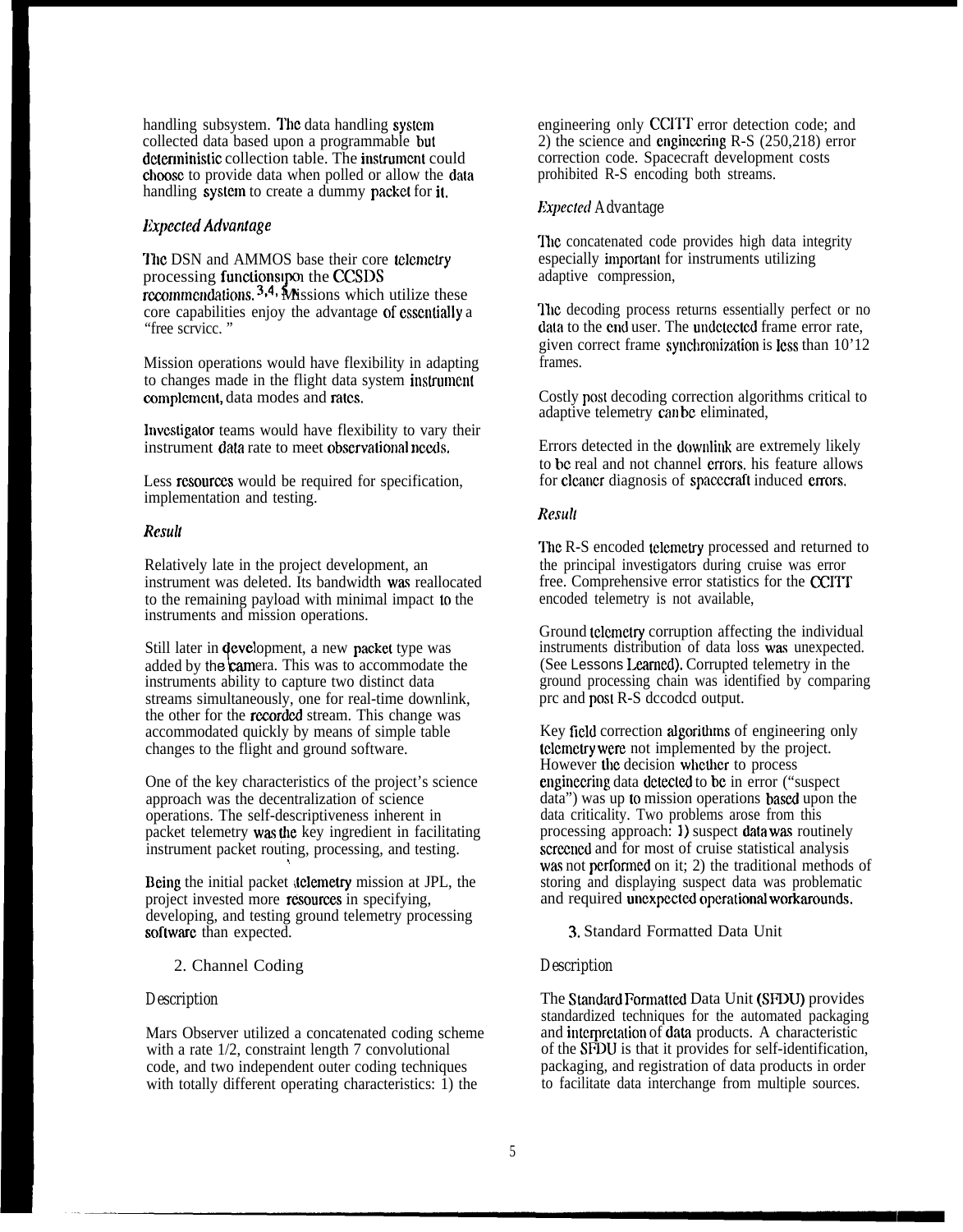Duc to the correlative nature of the project science investigations, and the cross support required from the cnginccring teams, the mission data interchange requirements were very demanding. To be effective, Mars Observer took an automated operational approach to data interchange, in which subsystem interfaces were negotiated up-front, so that users could benefit from automated data processing and producl generation.

### *I{xpccted Advantage*

Provides mission data in a format that will bc reusable by future researchers in the international science community,

Facilitates end-to-end data interchange across heterogeneous platforms and organizations.

Provides the project with an end-to-end standard stream and tile intcrfacc.

Anticipated to be compatible with the existing capabilities of the Planetary Data System (l'DS).

Anticipated a standard set of generic software tools to be available to the project and extended mission community to support the retrieval, editing, parsing and presentation of SFDU data objects.

Accommodates the inclusion of exisling software interfaces not previously defined as SFDUs with minimal impact.

#### *Restdl*

Cruise science and engineering data products were encapsulated into SFDU format and archived on CD-ROM by the PDS.

Both stream and file SFDUS were in general successfully interchanged across project data interfaces.

The project inherited from Magellan a telemetry stream SFDU format, yhich required minimal adaptation to fit the packet telemetry structures i e., frames, packets, and decommutated packets.

The project ran into some difficulty in establishing the data language used to describe the contents of the SFDU. Existing implementations and emerging standards led to the compromise and usc of a parameter value like language for keyword data description.

Software file interfaces required a different SFDU structure: files were delimited by marker and

contained a set of parameter value like keywords, used to catalog files into the project database. This approach worked, however, the full power of the calalog, based upon keywords, was not realized.

SFDU tools were developed rather late. Due to the emerging standard, it was unclear whether they would be developed on an individual basis or as a multimission capability. The later was chosen and provided,

## **Operating Strategy**

Experience obtained on earlier Mars missions suggested that operating costs could be reduced if in its operating plan, Mars Observer would structure its operating philosophy to take advantage of the rcpetitivcncss of the mapping mission, the services available through multimissicm support, and the heritage of the spacecraft

### 1. 85% Data Return

### *Dcscript ion*

Ihc project believed that by relaxing the requirement to return "every last bit of data" it could reduce its development and operating costs. As a result it formulated an "85% data return policy." That policy allocated 5% loss to each of the areas: spacecraft-toinstrument hardware and software; project operations; and the ground services of the multimission DSN and AMMOS organizations. The important features that led to this areas follows:

- The mission with its 687 Earth days in orbit, provided several opportunities for obtaining measurements of the same areas. Thus in general, the data obtained on any particular day had the same importance as any other day.
- The telecommunication downlink insured virtually error free data with its Reed-Solomon and convolutional encoding technique.
- Reliable and error free data capture, processing and transfer would be afforded by the ground systcm using latest advancements in computer and data handling technology.
- Sequencing of the spacecraft tape recorders to record and dump the daily observations would not be interrupted or changed to accommodate loss of a scheduled DSN station view period. Losses caused by tape recorder track changes and start / stop cycles would be acceptable.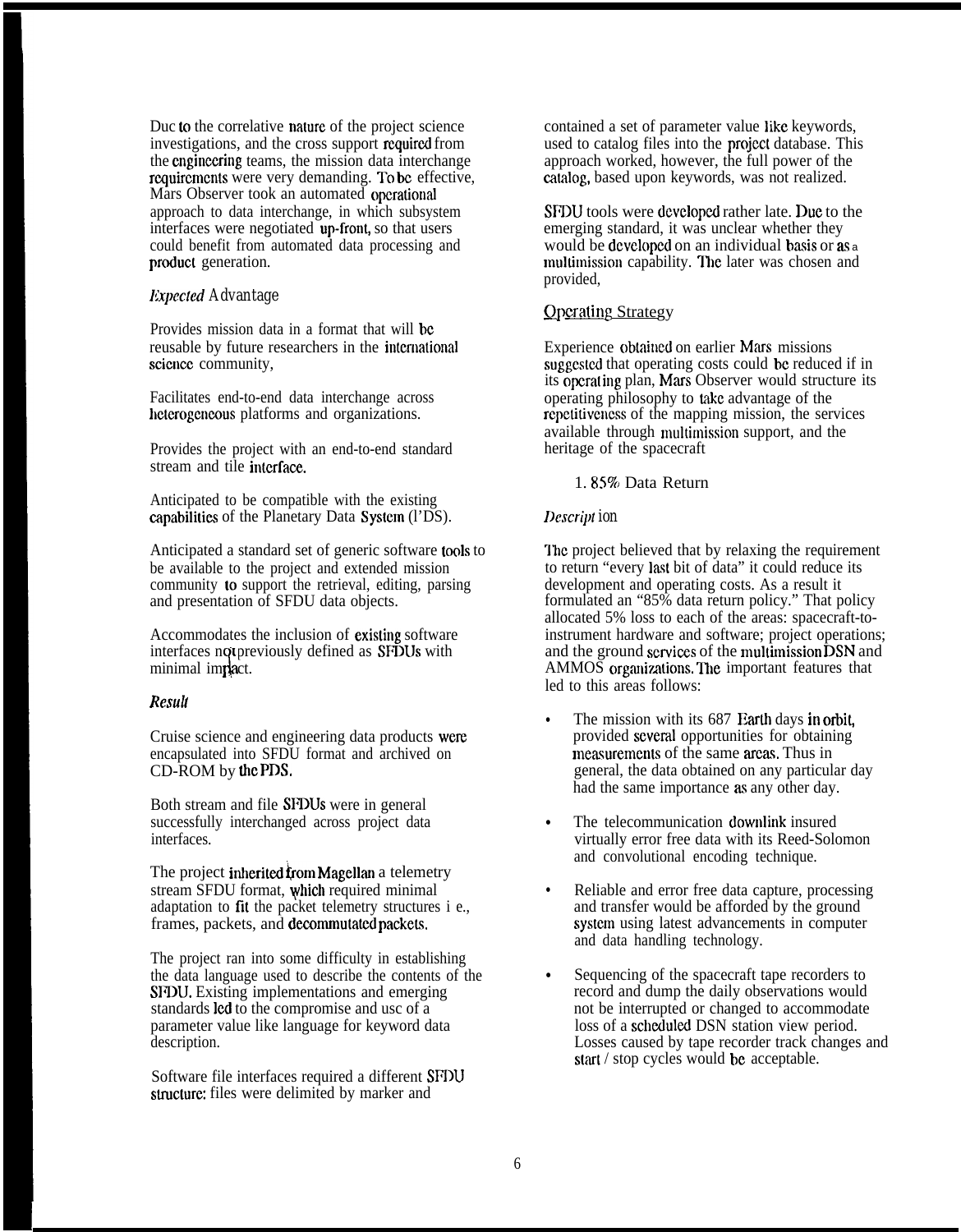The spacecraft provided a reliable interface with the instruments for the transfer of data and commands.

# *Expected Advmtage*

This scaled back approach would result in simpler sequences being developed, a simpler ground data system, and lower staffing levels in the sequence and  $data$  management teams. Specifically, the sequence team would not have to accommodate a late DSN schedule change or a missed spacecraft tape recorder playback. The project would not routinely "hunt" down" every last packet of missing data that may be recoverable from the DSN; a scientist would be responsible to alert the project if data deemed important were missing.

# $Result$

The sequence development and the team staffing levels were in essence in agreement with the approach. Unfortunately, the ground system did not become as robust as originally thought. Although the percent of data returned during cruise was generally above the 95% level, an arduous work around was needed to obtain the data completeness required by the science. The problem was identified and a solution was in process to correct, For more detail see Lessons Learned, Data Quality.

2. Sin le Shift Operations Y

# *Description '*

The project plan was to use the multimission services of the DSN and AMMOS to the maximum extent possible and thus reduce the number of tasks the projccl would directly perform. The spacecraft would be tracked 7 days a week and at times up to 24-hours per day. The project believed that the multimission services could perform specific tasks when the project was not on duty; in fact these services could be used at all times and the project would if their work period mirrored the spacecraft tracking period, observe the activity. The multimission teams would handle the tracking, spacecraft health monitoring, and command operations based on procedures and data files provided by the project. With this approach the project could staff for a single shift 40-hour week, For critical periods the project would arrange its work periods to cover these times,

# *Expected Advantage*

Project staffing level would be for a 40-hour work week; it would not have to staff for a 7-day, 24-hour operation.

Multimission services would perform some of the lypicat rest-lime functions; therefore the project could further reduce its staffing level by assigning responsibility to the multimission teams.

# *Result*

*The* 40-hour week staffing plan was realized. Though the multimission teams provided the rerd-time monitoring, the project chose to "closely observe" the spacecraft and consequent] y some savings were not completely real izcd at launch. I Iowevcr during cruise good results suggested a future reduction would probably occur during the mapping phase.

3. Spacecraft Performance Analysis TooIs

# *I>escrip~ion*

*'Jlc* project bclicvcd that the in-flight assessment of a spacecraft of known design with few technology or design changes should be straight forward. Further, that the process be systematic and performed by system personnel rather than subsystem experts. A suite of tools organized in a windows environment using pull-down menus directing specific functions would assist the anatyst in performing specified duties, These tools, taken from former missions, would be changed to provide more trend type of output indicators. Options would be available to deviate from the standard routines should the need require it.

# **Expected Advantage**

Development costs would be kept low by the use of existing programs, and the utilization of commercial analysis and display packages, The spacecraft team staffing level would bc smaller by cross training subsystem experts and using system personnel. Consistent with single shift operations the functions would be performed off-line.

# *Result*

Mixed results were achieved, The activity led to the development of an integrated and highly interactive computer ba\$cd system which assisted an analyst in reconstruction of past subsystem behavior, monitoring of current status, prediction of future subsystem behavior. The concept worked but several stumbling blocks prevented full realization. In particular most analysts were not familiar with the lJNIX computer environment and therefore development staff personnel had to support early operations. Also most thought to bc applicable software programs had to either be rewritten or did not exist for the required function; this was partly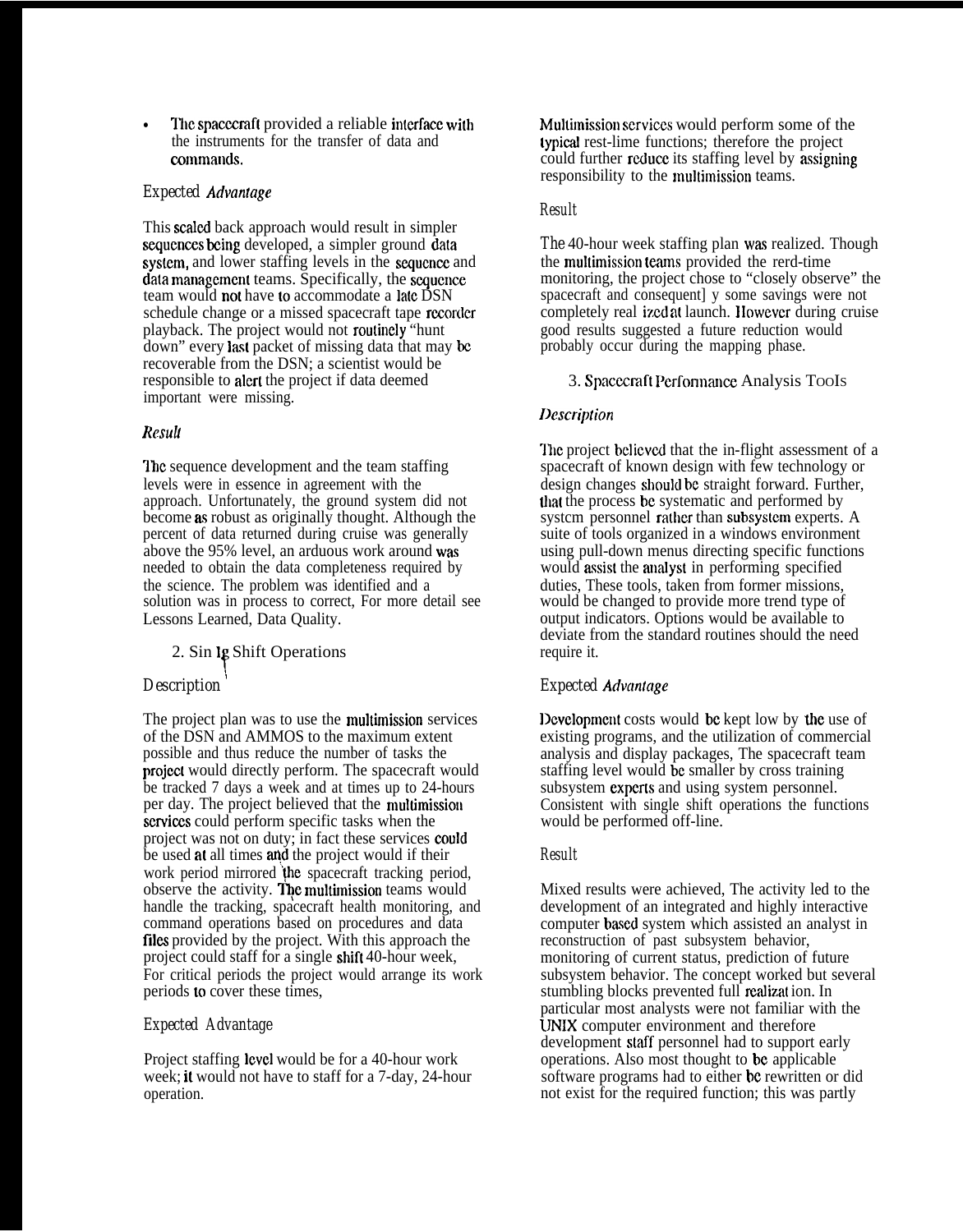caused by the design changes in the mission. Finally some functions because of their special application c.g., thermal model, were kept outside of this integrated program set,

## Sequencing

The project postulated that mission objectives could be achieved without having to perform complex sequence operations i.e., operate the spacecraft and payload in a straight-forward, simple manner. Mission characteristics to supporl this included:

- The ability of the instruments to perform their own scqucucc activities – instruments were microprocessor based and thus could function independent of spacecraft bus.
- The mission was non-adaptive to observations individual instruments could however, change their activities based upon observations.
- Spacecraft data system architecture robust script (macro) capability – on-board autonomous control of antenna and solar panel positioning.
- During orbit, each day's activity was essentially same as previous  $day -$  many repetitive bus operations i.e., record /dump recorders.
- Features previously identified under Operating Strategy Independent Instmmeut Operation, and Distributed Information Architecture.

From this, a sequence'dcveloprnent and operating strategy was formulated which would reduce the effort previous missions expended in this area.

## 1, Sequence Development and Operation

## *Description*

A mapping sequence was defined to cover a 28-day period. The number was derived from the spacecraft orbit at Mars which had a 56-day ground track repeat cycle. This provided approximately 27 sequences for the mapping **phase**. Cruise sequence duration varied to accommodate maneuvers and special calibrations.

The repetitiveness of the mission kept the differences bctween the mapping sequences very small. Within a sequence, the daily spacecraft bus activities were almost identical, Furthermore, since the instruments operated independently from the spacecraft bus, their activities would not have to be included in the sequence.

Therefore the strategy was to develop skeleton sequences before launch and populate (update) the appropriate parameters during the mission, These paramclcrs e.g., time would provide the values needed to dump the tape recorders, and perform small orbit trim maucuvcrs.

During the mission, the plan was to precede each 28 day observation period with a 28-day preparation period in which specified parameters would bc input to the scqucncc pmccss and vatidatcd. Scicutists would have the option to include instrument commands in these sequences, but would bc constrained to the 56-day period.

# *Expected Advuntage*

With the operations of the spacecraft bus planned and sequences developed, the staffing to perform this function post launch would not bc required.

Changes and increased costs caused by being observation adaptive would bc mitigated. Science would have the flexibility to be adaptive within the constraints of their own instrument (refer to Independent Instrument Operation).

## *Resul(*

Development and operations staffing levels were kept low, although the levels were higher than anticipated.

Most investigators did choose to operate their instruments directly i.e., not usc the sequence pmccss.

Before launch the knowledge of the spacecraft behavior (operating characteristics) kept changing as the spacecraft development and testing progressed. This resulted in having to change several of the sequences late in the development program,

The spacecraft capabilities became more robust  $-$  an autonomous downlink control was added, thus reducing the need for sequences to turn the spacecraft transmitter on/off, While this had a positive effect, the capability came too late to take full advantage of.

The 56-day period required navigation to improve its orbit prediction estimates which resulted in a higher demand than expected for navigation resources. Also the uncertainty of the gravity field increased the number of orbit trim maneuvers which led to a higher level of involvement by the project.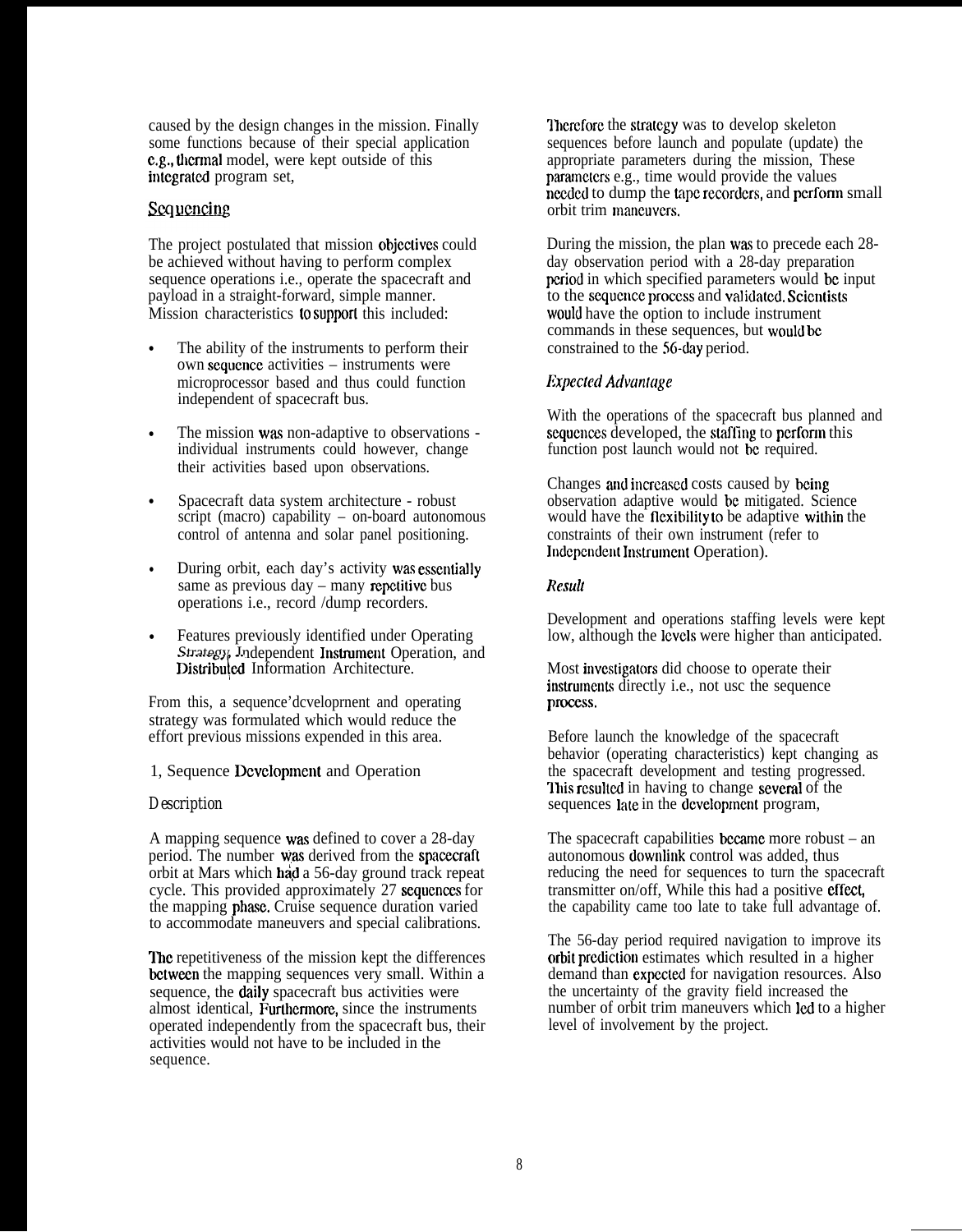### 2. Sequence Testing

#### *Description*

4

With the concept of developing simple and repetitive sequences before launch, the plan was to complete this approach by testing thcm on the spacecraft, again before launch.

#### *Expected Advantage*

Not require development or operation of a command sequence simulator,

#### *Result*

Unavailability of the spacecraft kept delaying the tests to the point where only 5 kcy sequences were ever attempted to be tested on the spacecraft. Four of these wcre successful; the fifth was never run to completion duc to its length and constant interruption by storms at the launch site.

A rcvcrsc command translator to assist in validation of the commands being generated was developed.

The project originally did not fund a simulator; late in development a verification test laboratory, comprised of selected spacecraft subsystems was assembled together with software models to stimulate and control the activities. The test lab or simulator was primarily developed to support flight software developmen and testing, as such it operated like the spacecraft in real-time. Selected adaptations were made to enable mission operations sequences to be loaded and executed on the simulator, Approximately 8 months before launch mission operations began using the simulator to test its sequenees. Mixed results were obtained until the simulator was validated against the flight spaeeeraft, The simulator was retained after development and used during the mission to test sequences. As a result staffing levels increased to support this activity,

## Independent Instrument Operation

# 1. Non-interactive Commanding

#### *Description*

The project believed the instruments could be operated independent of one another and the spacecraft bus.

An instrument would have an allocation of spacecraft resourees (power, thermal, bandwidth), It would bc free to change its operation so long as the change did not cause the instrument to go outside its allocation.

Working with the science investigators, a set of commands which met this criteria were identified and later designated as non-interactive commands.

Since the science investigative teams design the observations, determine the instrument-internal sequences, and validate the requested actions, it seemed appropriate for this activity to continue through to the instrument with minimum involvement by the project. Therefore as part of the distributed operations and the SOPC computers, the project provided the capability for an investigator to command his instrument via non-interactive commands with minimum project validation.

### *Expected Advantage*

Reduced project involvement would yield lower operating costs and a shorter turn-around time for commanding an instrument, Up to 5000 bytes pcr day were expected to be sent to the instruments.

#### *Result*

Initially the **process** was plagued by a large number of project checks and validations, thus causing delay in getting the commands to an instrument. Changes were made to improve the process and thereby reduce the delay to the point where the investigators were satisfied with the performance. Result<br>
Initially the process wa<br>
of project checks and v<br>
in getting the command<br>
were made to improve<br>
the delay to the point<br>
satisfied with the perfo<br>
LESSONS LEARNEI<br>
Effect of 85% Recover<br>
Description

### LESSONS LEARNED

### Effect of 85% Recovery Policy on Data Quality

#### *Description*

Based upon experience obtained on previous missions, it appeared that the volume of telemetry recovered was the main driver on containing development and operations costs in the downlink area. *In order to be cost eflective, the project adopted a fundamental policy to recover 85% of the telemetry acquired by the instruments and spacecraft bus (instead of the nominal 95%) over the course of the mission.* It was believed that this relaxed requirement provided for a flexible and Icss costly response to **faults** affecting the downlink process.

### *Expected Advantage*

Provided a traditional means of allocating data loss rcspousibllity amongst ground multimission and project organizations.

Provided a metric to award the spacecraft contractor a performance fec based upon the data volume returned.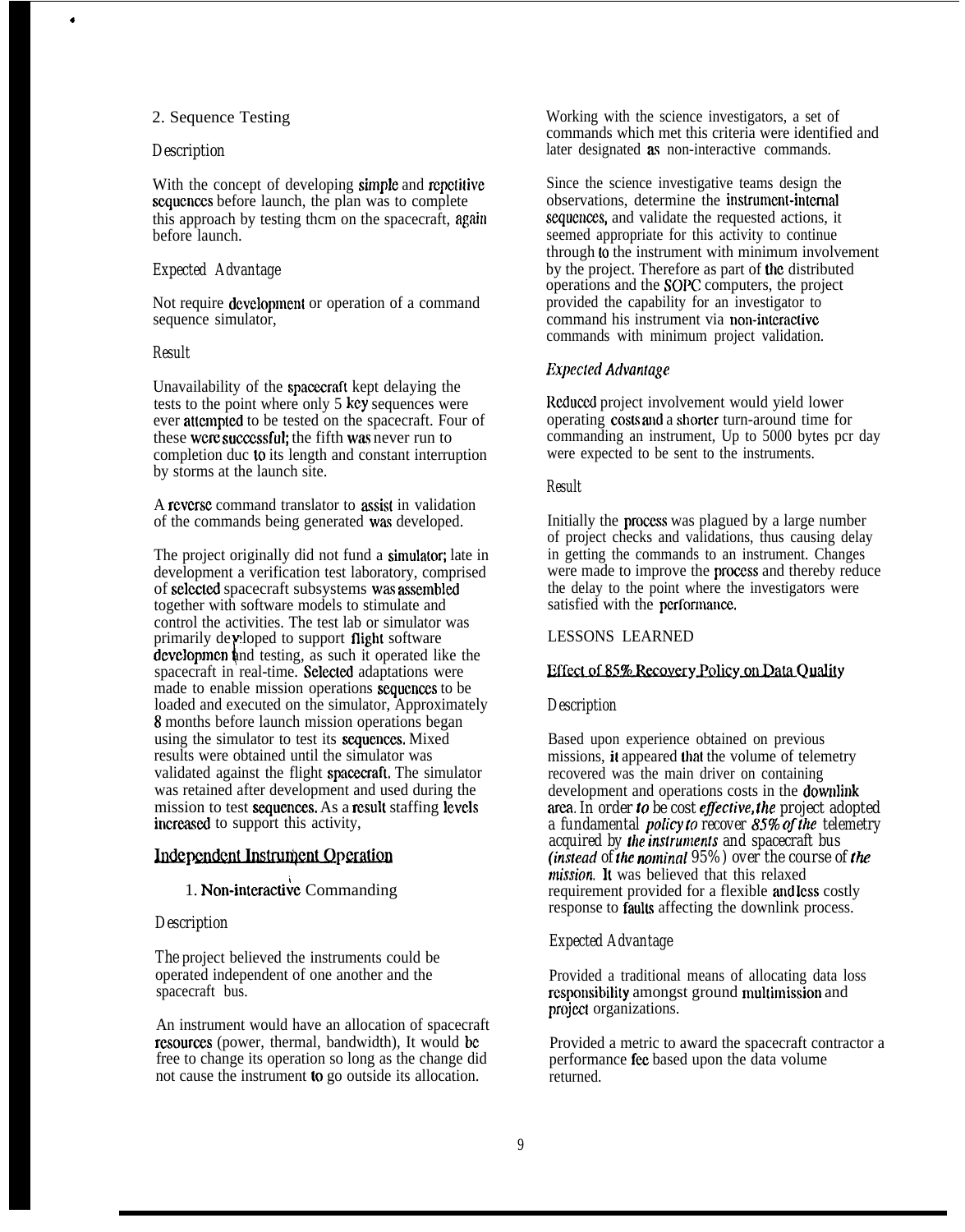Required only regular support of the manually operaled tclcmctry recall capability. No additional tclcmctry recall capabilities were envisioned.

Made it lcss likely for end data system users to request additional operation support to go after every telemetry packet acquired,

Limited project staffing in the planning and sequencing and data management areas. Data management would not track every packet lost and sequencing would not accommodate minute sequence changes to save data,

Reduced the probability that ground induced lclcmetry processing problems involving missing or corrupted data would drive the ground systcm design.

#### *Resull*

The flexibility inherent in interpreting the data volume requirement facilitated its acceptance by the supporting organizations and the spacecraft contractor.

The distribution of data loss by the end-to-end ground telemetry system in concert with the camera compression design amplified the imaging loss in cruise to an unacceptable level. This surprising result is understood by examining the true data loss characteristics of the ground system and the camera compression scheme. I

It was understood by the project that generally telemetry loss would not occur in smatl distributed outages. In fact, most telemetry outages occurred in large numbers i.e., greater than 100 frames. IIowcvcr, faults throughout the ground telemetry processing chain together with the lack of a guaranteed ground data transport delivery system created a telemetry stream in early cruise with a missing camera packet on average in every 500 packets recovered,

The preferred camera **data** mode is predicative (noiseless) compression which is reinitialized each 128 lines of an image (fragment). The compression algorithm **resynchronized on** such a large interval because as stated above, telemetry outages were thought to occur in large numbers. The loss of any portion of data comprising the fragment resulted in the non-usability of all the subsequent data received for that fragment. Therefore, although more than 85% of the camem packets were recovered during early cruise, an average of 70% of the data could not bc placd into images. Visually this resulted in many wide black lines throughout the image.

TO solve the problcm, several enhancements were made in the ground telemetry processing chain including the camera. The on board camera compression scheme was not changed. However, even with these enhancements in place, operations support increased dramaticall y. In order to recover "every last camera packel" acquired by the DSN, operations intensified their activity of manually recalling telemetry dropped by the ground communication scrvicc. In total, these ground changes reduced the telemetry distribution loss rate on average to **1** packet unrecoverable in 10,000 packets acquired by the cnd of cruise. Numerically this ground loss resulted in 6% of an image loss over an average of five images transmitted,

b  $\sqrt{2}$ 

The other non-compression based instruments were in general not cffcctcd by the distribution of data loss in the ground system, since their data reconstruction was more fault tolerant of small data loss,

### *Other contributing factors to data quality:*

As previously stated, the 85% data volume requirement applied to all telemetry sources on the spacecraft. A precise definition of what 85% represented was not agreed to. Therefore each instrument team interpreted the requirement to its own advantage. Instrument compatibility with respect to data loss was not evaluated by systems engineering on a instrument basis. The  $85\%$ requirement was viewed as a blanket that covered, each of the **instruments**, but did not require further penetration of their designs.

The data handling system mandated the use of fixed size packets, since the designers believed collecting non-deterministic variable length packets would be untcslablc and too costly.

The mission was originally planned without encoding the science data with an error correctional code i.e., Reed-Solomon (R-S). The key characteristic of this code is that the user either receives "perfect data" or none at all. Moreover, **data** quality has traditionally been speciticd in terms of bit error rate (BER). 1 Iowever, once the R-S code was chosen, the instrumcat data quality requirements were never updated to reflect the code's key characteristic, Of importance, was the fact that no other metric of data quality was readily available at the time.

## Lessons Learned:

. The traditional data volume requirement alone is insufficient to specify data loss. At a minimum, the distribution of data loss requires specification.  $6$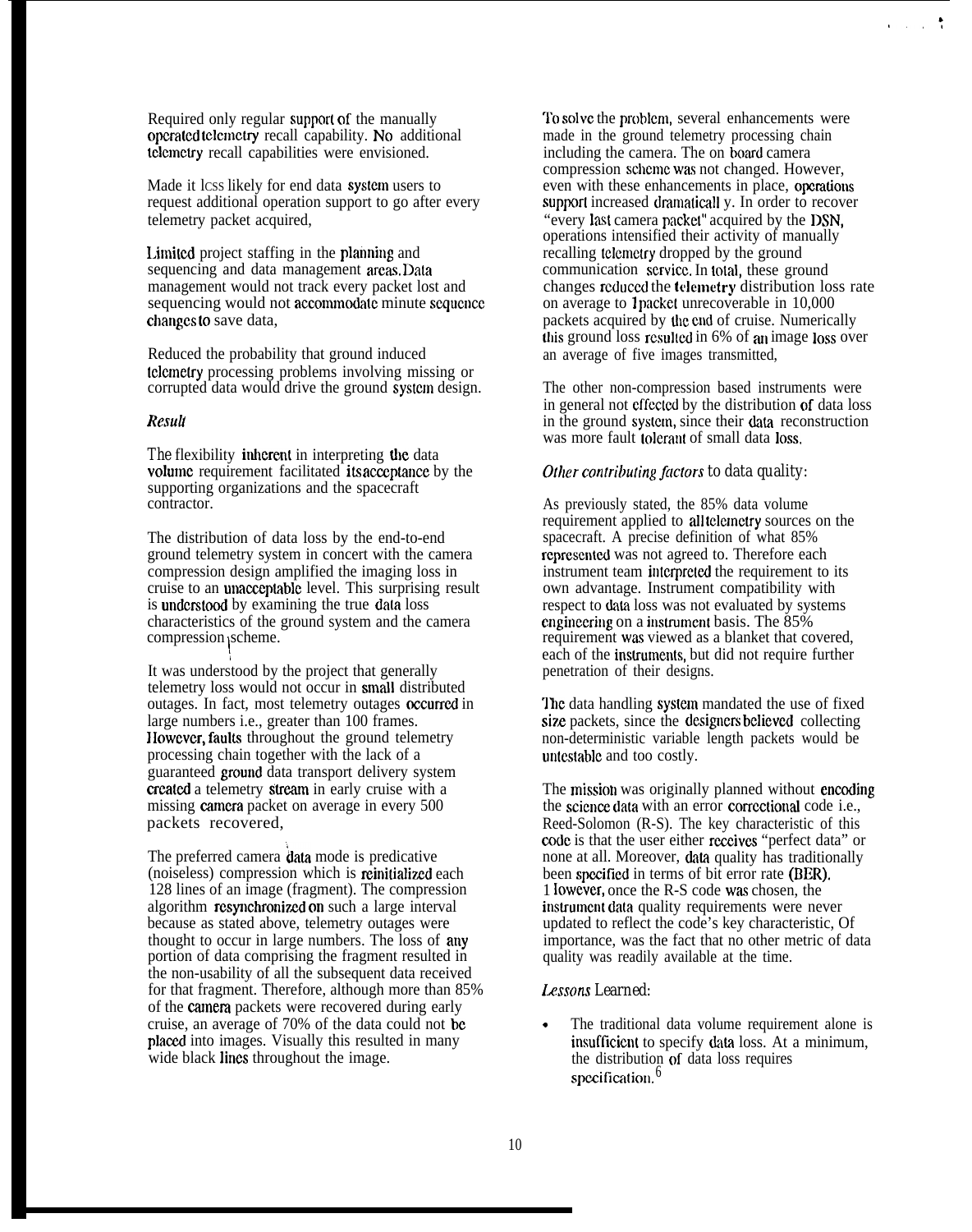- It is essential to do cad-to-end information systems engineering on an instrument to ground data system basis as well as considering the entire system.
- Fixed sized packets and compressed data don't match, Variable length compression is best accommodated by a variable length packet.
- ✎ Defining telemetry performance in terms of the traditional BER for missions using error correctional codes is meaningless, since the BER of all recovered telemetry is zero. More meaningful metrics should be spcciticd in terms of transfer frame and packet deletion rates,
- An in-order. delivered once, automated recall telemetry service is much more cost effective than a cumbersome mix of a manuatly operated real-time and non-realtime recall system.<sup>7</sup>

## **Test Time with Spacecraft**

Mission operations was unable to conduct a thorough spacecraft compatibility test program duc to insufficient spacecraft time availability. These tests were a **series** of activities demonstrating data format, command, sequence and operations compatibility.

# *Difficulties*

4

It was **origin**lly planned to develop and test all sequences with the spacecraft before launch. That plan eroded to the point where only a fcw critical sequences: first cruise, first maneuver, orbit insertion, deployment and mapping were attempted, Success was achieved only after multiple attempts; the mapping sequence was never run to completion. Test activities to validate ground processing were also hampered by constant data link problems between the spacecraft contractor and the mission operations facilities,

A spacecraft bus simulator was developed late in the program to aid **spacedraft** development. Mission operations had limitcd,access to it approximately 8 months before launch to start validating sequences. Differences between the simulator and the spacecraft reduced its effectiveness.

With spacecraft test time at a premium, some tests were deleted while others were combined with spacecraft integration and testing, and launch site activities. This combination did not always work as there were differences between the spacecraft test configurations and the expected flight sequence configuration.

Thunderstorms at the launch site plagued the test program by constantl y interrupting the activity before completion. Most tests required a couple hours to configure the spacecraft and the sequences thcmsclvcs ran 12 to 24 hours. No sequence test was ever completed before the weather forced the spacecraft test activity to shutdown. Thus the end-toend tests were severely curtailed because of this.

## *Rccommndolion*

- Plan short tests; develop sequences that can be easily restarted following an interruption,
- Start testing as soon as possible; mandate early interface tests between the spacecraft and ground system.
- Keep the tests simple; do not attempt to accomplish everything in onc test.
- Structure tests to minimize special set-ups or spacecraft configurations.
- Work earlier with spacecraft developers to put together a common or compatible test program.

## SUMMARY

Overall, the low-cost approaches the project pursued were successful, There were some technical challenges i.e., PDB; also some short-sightedncss in the applications i.e., data standards, and in expected pcrfonnanec i.e., ground data transport process.

Some approaches definitely provided a savings i.e., packet telemetry, or mitigated cost growth by either providing a check-valve or making the change trivial compared to similar functions on previous missions.

Others, were by themselves successful, but when implemented with supporting activities yielded a net result lower than expected. For example, multimission support and single-shift operation - the plan worked, but the concern for risk in light of spacecraft complexity maintained a higher than expected workforcc.

The lower than expected success level was not in the approach, but rather in the paradigm of the existing processes in place to support the approach and in the changes that occurred in the mission. This can be thought of as doing the "wrong thing right."

Table 1. presents the results in a Total Quality Management (TQM) view of "right and wrong things" and "right and wrong methods." The arrows indicate the direction of continuous improvement,